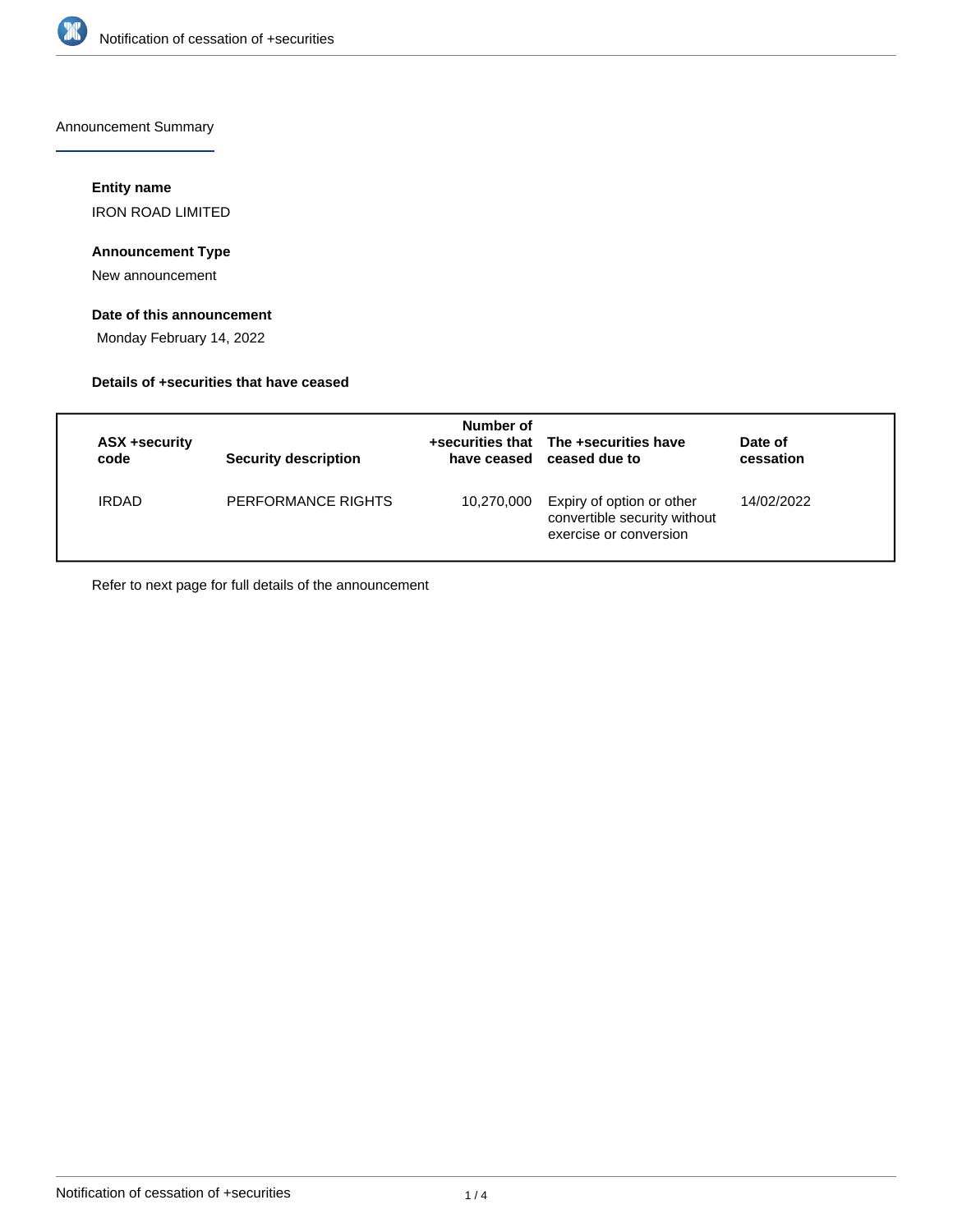

## Part 1 - Announcement Details

### **1.1 Name of +Entity**

IRON ROAD LIMITED

We (the entity named above) provide the following information about our issued capital.

**1.2 Registered Number Type**

ABN

**Registration Number** 51128698108

**1.3 ASX issuer code** IRD

**1.4 The announcement is** New announcement

# **1.5 Date of this announcement**

14/2/2022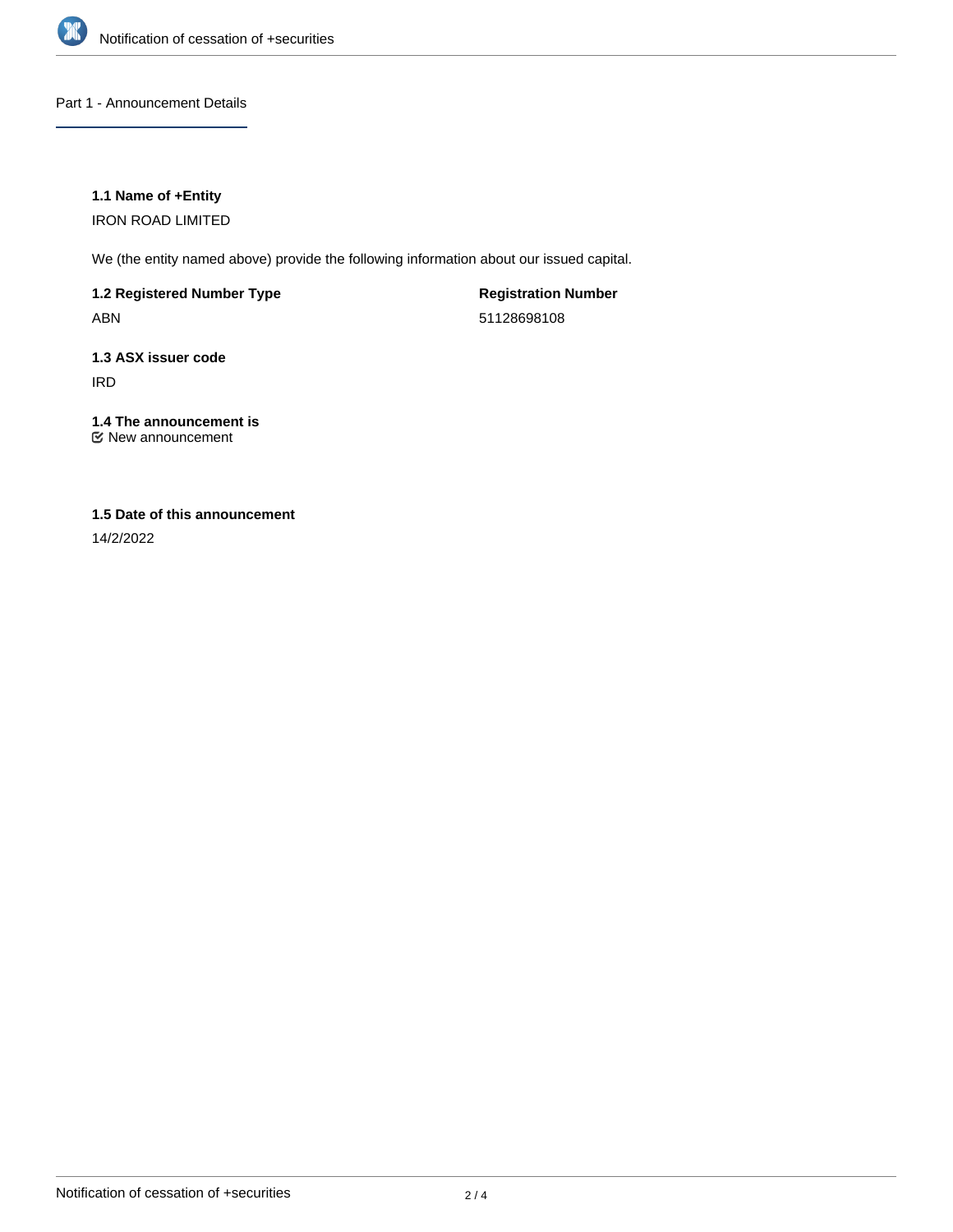

#### Part 2 - Details of +equity securities or +debt securities that have ceased

## **ASX +Security Code and Description**

IRDAD : PERFORMANCE RIGHTS

#### **Unquoted +equity securities that have ceased**

### **Number of securities that have ceased**

10,270,000

14/2/2022

## **Reason for cessation**

Expiry of option or other convertible security without exercise or conversion

**Is the entity paying any consideration for the cessation?** No

#### **Any other information the entity wishes to notify to ASX about the cessation?**

Remaining rights on issue:

7,601,000 vested performance rights previously issued to non-executive directors.

4,380,000 vested performance rights where KPI based performance conditions have been met in relation to 2021 performance.